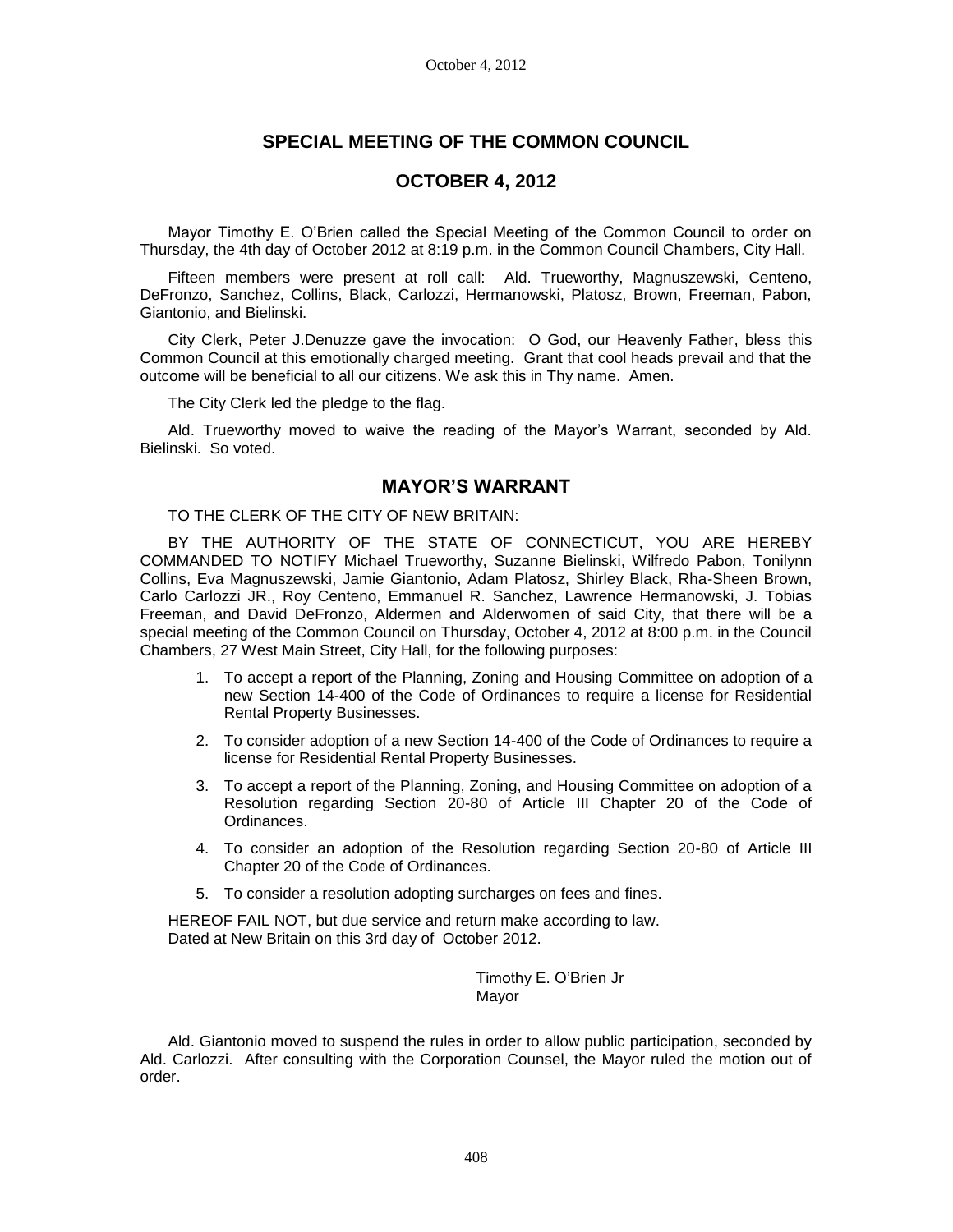## **COMMITTEE ON PLANNNG, ZONING AND HOUSING**

#### **31989-1 RE: PROPOSED AMENDMENT TO THE ORDINANCES ADDING SEC. 14-400 REQUIRING A LICENSE FOR RESIDENTIAL RENTAL PROPERTY BUSINESSES**

To His Honor, the Mayor, and the Common Council of the City of New Britain: the undersigned beg leave to report the following:

The Committee on Planning, Zoning and Housing at a regular meeting and public hearing held on Tuesday evening, October 2, 2012 at 7:00 p.m. in the Council Chambers to which was referred the matter of Item #31989 – Code of Ordinances be amended by inserting new Section 14-400 into Article XVIII of Chapter 14, concerning licensure of residential property businesses voted to remove from the table as amended, and accept and recommend that the following resolution be referred back to the Common with a neutral recommendation.

> Alderman Roy Centeno **Chair**

Ald. Trueworthy moved to accept and adopt, seconded by Ald. Bielinski. So voted. Approved by Mayor Timothy O'Brien Jr. the 5th day of October 2012.

# **RESOLUTION**

### **31989-2 RE: AMENDMENT TO THE ORDINANCES ADDING SEC. 14-400 REQUIRING A LICENSE FOR RESIDENTIAL RENTAL PROPERTY BUSINESSES**

To His Honor, the Mayor, and the Common Council of the City of New Britain: the undersigned beg leave to recommend the adoption of the following:

Resolution Summary: PURPOSE: To add Section 14-400 of the Code of Ordinances to require a license for Residential Rental Property Businesses.

BE IT ORDAINED BY THE COMMON COUNCIL OF THE CITY OF NEW BRITAIN that the Code of Ordinances, City of New Britain, be amended by inserting a new Section 14-400 into Article XVIII of Chapter 14, concerning licensure of residential property businesses, to read as follows (inserted text appears in underline; deleted text appears in strikethrough; new sections begin with the word [new]):

[NEW] Sec. 14-400 Residential Rental Property Business License

(a) This section is not intended to apply to: Notwithstanding any other provisions of this section, no

1. A natural person and/or married couple shall be required to be licensed pursuant to this section in order to lease or rent housing units in that is renting or leasing a the residential rental property in which such person or married couple:

- (i) Has their primary residence (including an owner-occupant who owns the home through a limited liability corporation),
- (ii) Has had their primary residence within the previous two (2) years, if they remain residents of New Britain,
- (iii) Has inherited from their deceased parent(s) within the previous (2) years, if such natural person or married couple remains residents of New Britain, or
- (iv) Only have tenants who are blood relatives who pay no rent.

2. A building operated by a non-profit organization which primarily provides recreational and youth services and the renting or leasing of apartments is not the main purpose of the building,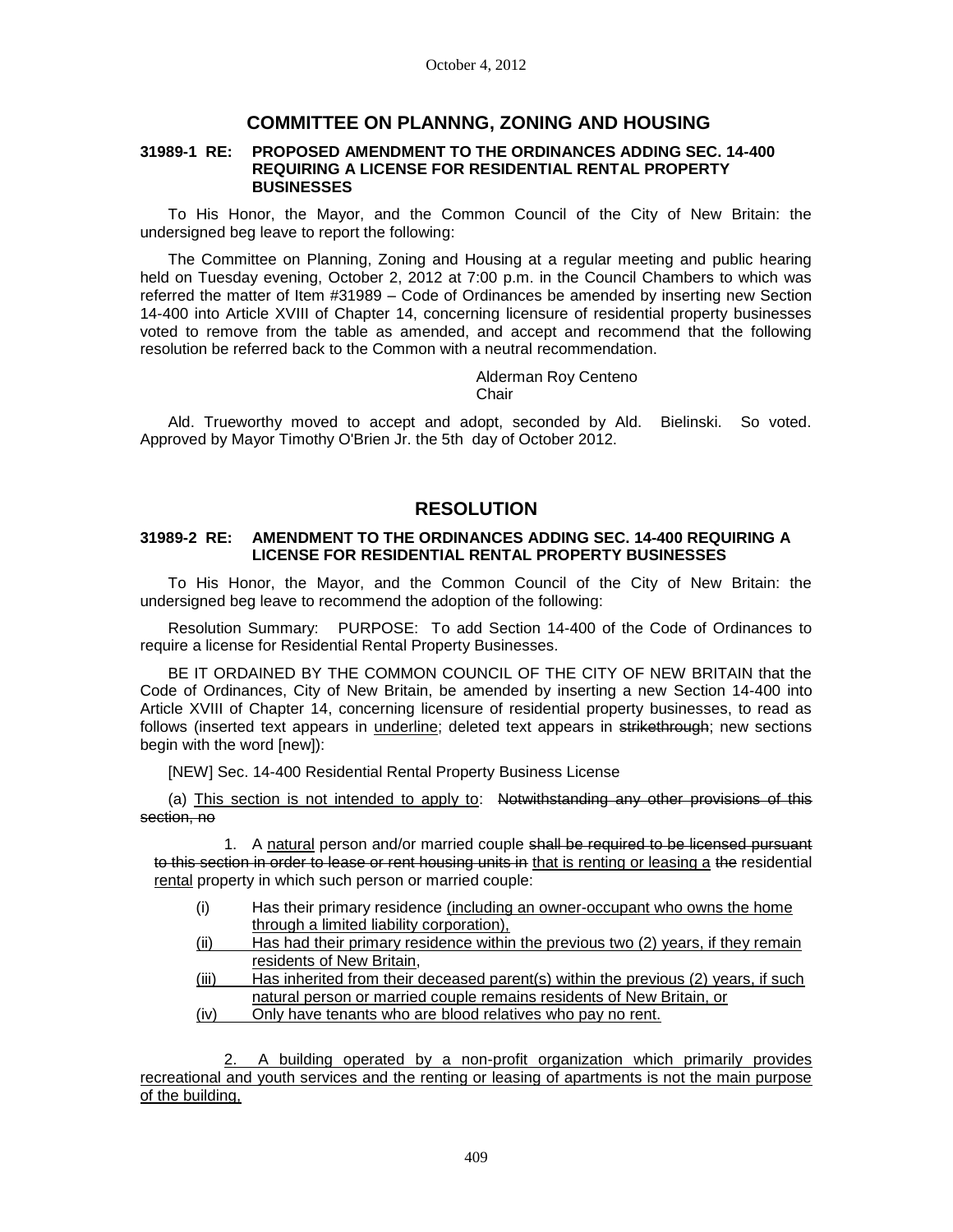- 3. A building which is operated as a shelter for victims of domestic abuse.
- (b) For the purposes of this section, the following definitions shall apply:
	- 1. "Applicant" means the person seeking or required to be licensed or have a license renewed under this section.
	- 2. "Dwelling" means any building located in the city, which is wholly or partly used or intended to be used for living or sleeping by human occupants. For purposes of this article, the term shall be synonymous with "residential rental property." "Housing unit" means a single-family house, an apartment or such other unit clearly designed for habitation by a single household.
	- 3. "Dwelling Unit" means any room or group of rooms located within a dwelling, and forming a single habitable unit with facilities which are used or intended to be used for living, sleeping, cooking and eating.
	- 4. "Licensee" means any person with a valid license pursuant to this section.
	- 5. "Licensing official" means the head of the Licenses and Inspections Division of the Community Services Department or such other person(s) as may be authorized as such by the head of the Licenses and Inspections Division of the Community Services Department or the Mayor.
	- 6. "Own" or "Owner means any person, who either alone or jointly or severally with others:

(1) Shall have legal title to any dwelling or dwelling unit, with or without accompanying actual possession thereof; or

(2) Shall have charge, care, or control of any dwelling or dwelling unit, as owner or agent of the owner, or as executor, executrix, administrator, administratrix, trustee or guardian of the estate of the owner. Any such person thus representing the actual owner shall be bound to comply with the provision of this article, and to the rules and regulations adopted pursuant thereto, to the same extent as if he/she was the owner.

Having primary control of a residential property, regardless of the legal ownership of said property. If requested by the head of the Licenses and Inspections Division of the Community Services Department, the Housing Board of Appeals may determine that a person other than the owner of record or a particular residential property to be the owner of said residential property for the purposes of this section, provided that (A) said determination is made after a hearing at which any interested party may permitted to comment or offer evidence, (B) any person who is proposed to be named the owner of a property was sent notices of said hearing at least thirty days before said hearing and (C) said Board can reasonably find that the person who it determines to be the owner is the person with primary control over the property in question.

- 7. "Ownership interest" means any or all of the following: (A) ownership as a proprietor, (B) ownership as a partner or as a member of a partnership, (C) having total or five percent (5%) twenty-five (25%) or greater ownership interest through a limited liability corporation, stock corporation, nonstock corporation or any other kind of business or (D) as a director or officer of any corporation.
- 8. "Residential rental property" means any building or structure containing apartments or other space for human dwelling, regardless of whether such apartments or space are occupied. Residential rental property shall refer only to buildings within the city.
- 9. "Residential rental property trade" means the trade or business of owning and renting or leasing residential rental properties.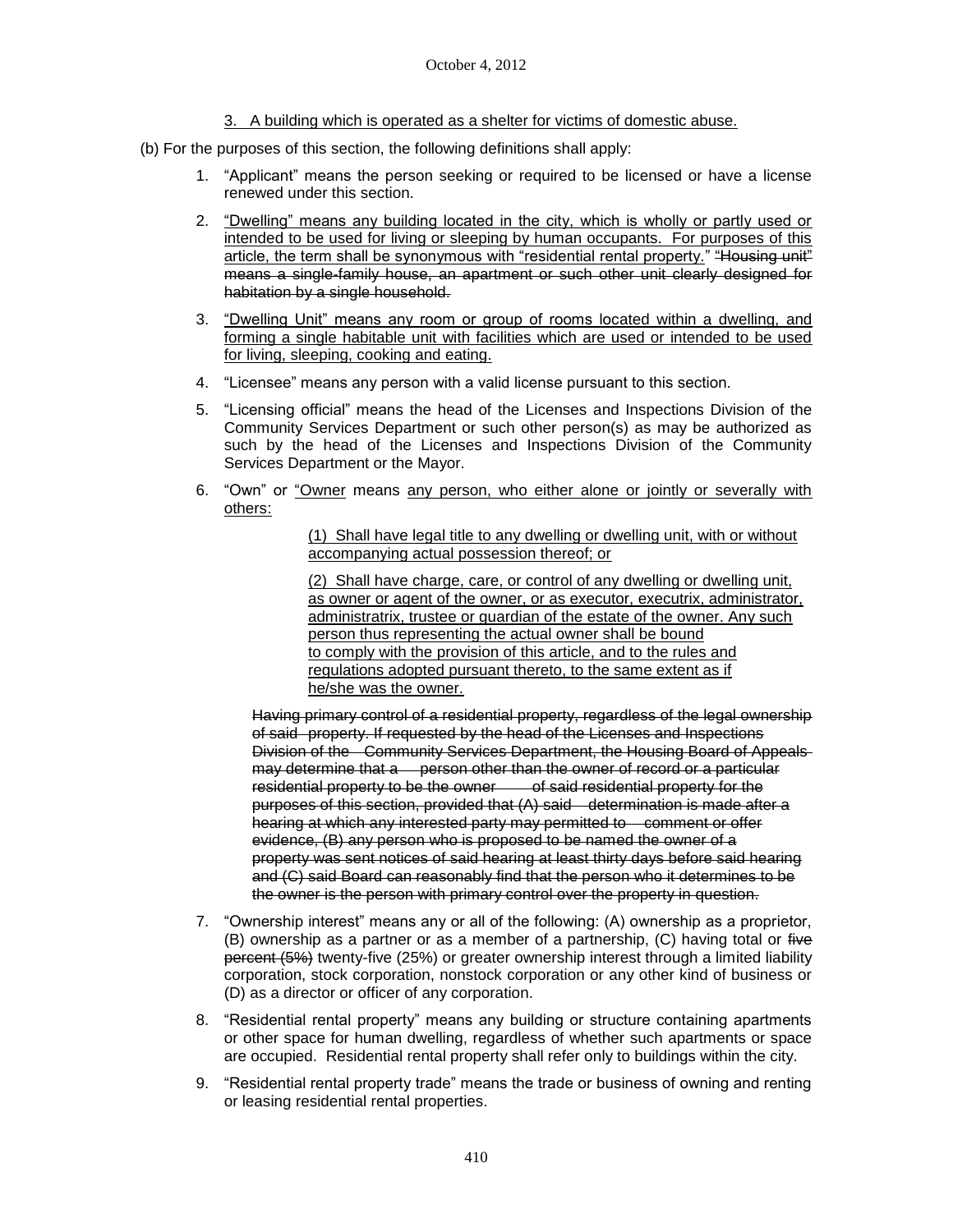- 10. "Residential rental property business" means any person, organization or corporation of any kind engaged in the residential rental property trade.
- 11. "Residential rental property business license" means a license issued and maintained according to the requirements of this section.

(c) The City of New Britain is committed to protecting the safety, health and welfare of its residents and to eliminate housing blight. Towards that end, the Common Council adopts this ordinance concerning the operation of residential rental property businesses.

(d) After February 1, 2013, it shall be unlawful to carry on the residential rental property trade in the city without a valid residential rental property business license obtained and maintained in accordance with this section. No person, organization or corporation shall own or operate a residential rental property business, be a residential rental property business nor hold any ownership interest in a residential rental property business without being licensed as a residential rental property business license, in accordance with this section, either individually or jointly with other persons, organizations and/or corporations. A jointly held residential rental property business license may include a combination of individuals, organization and/or corporations and may allow partnerships owning and persons with an ownership interest in a residential rental property to operate a residential rental property business under a single license, but all persons, organizations, corporations and other entities included in such joint operation shall be both jointly and severally compliant with the provisions of this section.

(e) The City Building Commission Licenses and Inspections Division of the Community Services Department shall promulgate all of the necessary regulations and fees forms and policies to accept applications for, to issue and to revoke all residential rental property business licenses according to the provisions of this section and such other regulations and fines as shall be necessary to enforce the provisions of this section. Any licensing official The Licenses and Inspections Division of the Community Services Department shall determine the eligibility for licensure pursuant to this section and shall issue all residential rental property business licenses and renewals of the same. Any applicant aggrieved by a decision under this section may appeal said decision within thirty days after notice of such decision is sent by informing the Licenses and Inspections Division of the Community Services Department, in writing, that he/she/it desires to appeal. Upon receipt of said appeal, the said efficial division shall inform the chair of the Housing Board of Appeals, who shall call a meeting of said Board to hear said appeal. The Housing Board of Appeals shall have the power to alter the decision in question determination of the Licenses and Inspections Division of the Community Services Department if it finds that the facts do not support the decision. Any residential rental property business license issued or renewed under order from the Housing Board of Appeals shall include, in the text of the license, such caveats, restrictions and requirements as said Board shall deem necessary and appropriate.

(f) To maintain a residential rental property business license, a person, corporation or other entity shall be in compliance with the following:

- 1. He/she/it shall not own nor have an ownership interest in any properties classified as blighted premises according to the Code of Ordinances with blighting conditions that have remained unremedied for more than six months.
- 2. He/she/it shall not own nor have an ownership interest in any properties with building, housing, health or fire code violations that have remained unremedied for more than six months.
- 3. He/she/it shall not own nor have an ownership interest in any residential properties left abandoned for more than one year.
- 4. He/she/it shall disclose, to the director of licenses, permits and inspections, all properties in the city he/she/it owns or has an ownership interest in.
- 5. If the applicant or licensee is not a natural person, the applicant or licensee shall disclose to the Licenses and Inspections Division the names and residential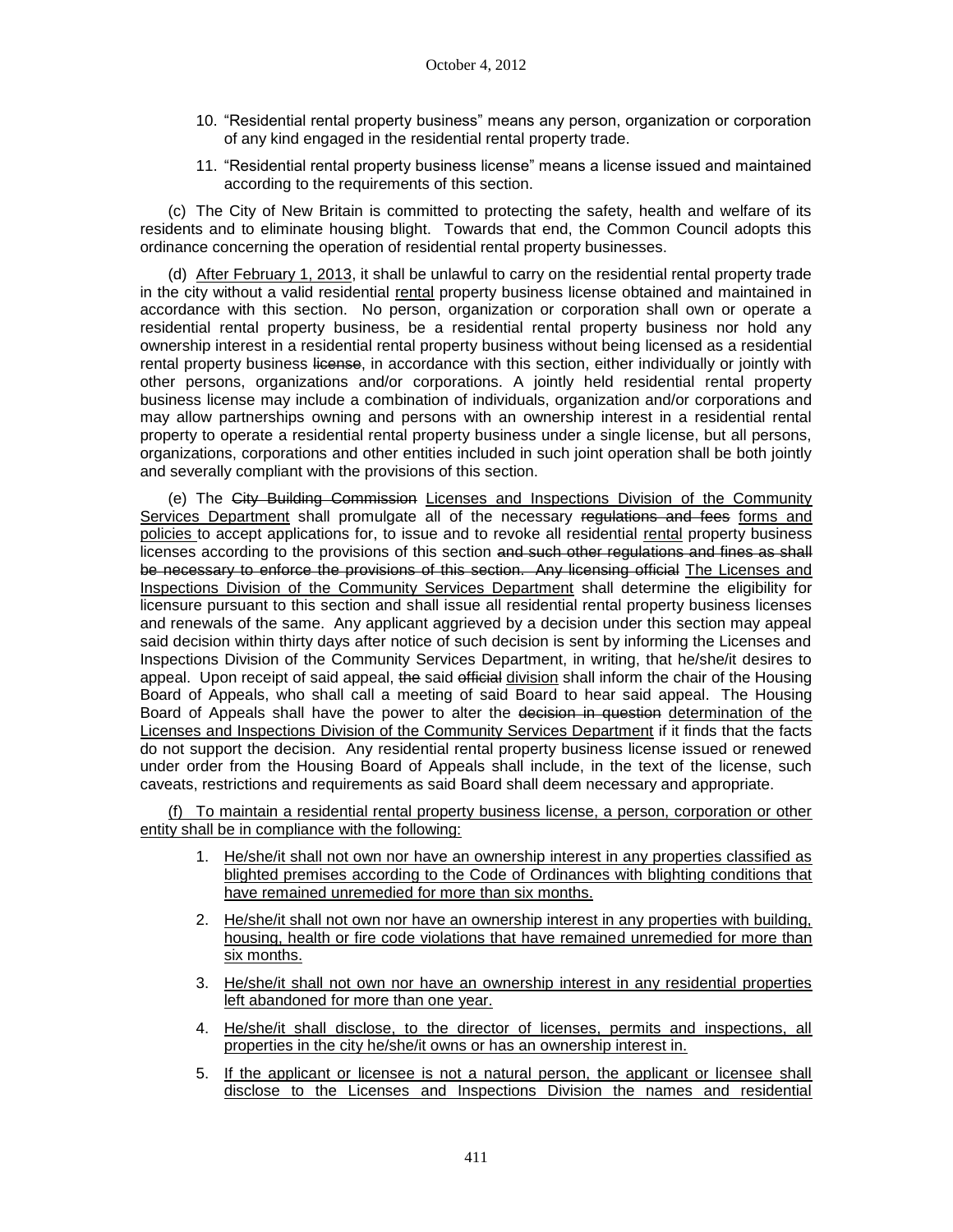addresses of all persons with any ownership interest of greater than five percent (5%) twenty-five (25%) in said applicant or licensee.

- 6. The applicant and no person with an ownership interest in the applicant of greater than  $five$  percent  $(5%)$  twenty-five  $(25%)$  has either had a residential property business license revoked pursuant to this section or was deemed ineligible to be licensed pursuant to this section within three years of the date that the present application was received.
- 7. If the applicant or licensee is not a natural person, each person, corporation or other entity with ownership interest of greater than five percent (5%) twenty five (25%) in said applicant or license holder shall meet the requirements of subdivisions (1) to (9), inclusive, and subdivision (11) of this subsection.
- 8. He/she/it shall comply with such other requirements as the Licenses and Inspections Division or the Housing Board of Appeals shall provide, in writing, in the text of the license or license renewal.
- 9. He/she/it shall, within thirty days of receiving it, fully and truthfully answer all questions contained on an interrogatory sent by the Licenses and Inspections Division designed to ascertain any information or facts required pursuant to this section.
- 10. He/she/it shall comply with the provisions of subsections (i) and  $(i)$  of this section.

(g) Each residential rental property business license shall be issued or renewed for a term of one year, subject to the power of the city to revoke for cause. No residential rental property business license shall be issued or renewed until the applicant has paid a fee in the amount of one hundred fifty dollars (\$150.00) per dwelling unit.calculated as five percent (5%) of the rents charged for units covered by the license, based on current rent levels, for the term of the license.

(h) If any licensee fails to conform to the requirements of subsection (f) of this section during the term of the license, the Licenses and Inspections Division may revoke the license. Such license shall be deemed revoked when the Licenses and Inspections Division mails to said licensee a letter notifying him/her/it that said license is revoked and the reasons for said revocation. If the licensee informs the Licenses and Inspections Division, in writing, within thirty days after said letter is mailed that he/she/it desires to appeal said revocation, said Division shall inform the chair of the Housing Board of Appeals, who shall call a meeting of said Board to hear said appeal. The Housing Board of Appeals shall have the power to alter the determination of the Licenses and Inspections Division if it finds that the facts do not support a revocation of the license according to this section or said board may suspend said revocation upon such conditions as it may determine. If such an appeal has been requested, no fines shall be charged until after final disposition of the matter by the Housing Board of Appeals or until such date as said board shall determine. Any person whose license has been revoked according to this section shall be deemed to not be licensed pursuant to this section.

(i) Any person not in compliance with subsection (d) of this section shall be deemed in violation of this section. In such case, each separate housing unit shall be deemed as a separate offense and each day said person engages in the residential property trade within the city without a license shall be deemed a separate offense. Any person in violation of this section shall be fined two-hundred and fifty dollars (\$250) for each said offense. Failure to pay this fine within sixty days shall constitute a debt in favor of the city. In enforcement of this debt, the city may place a lien upon any real estate owned by the person who has been fined. Each such lien may be continued, recorded and released in the manner provided by the Connecticut General Statutes for continuing, recording and releasing property tax liens. Each such lien shall take precedence over other liens and encumbrances filed after the effective date of this ordinance to the fullest extent permitted by law, except taxes, and may be enforced in the same manner as property tax liens. In addition to placing a lien against the property for failure to pay such fine, the city may bring a civil action against the debtor in a court of competent jurisdiction to recover such debt.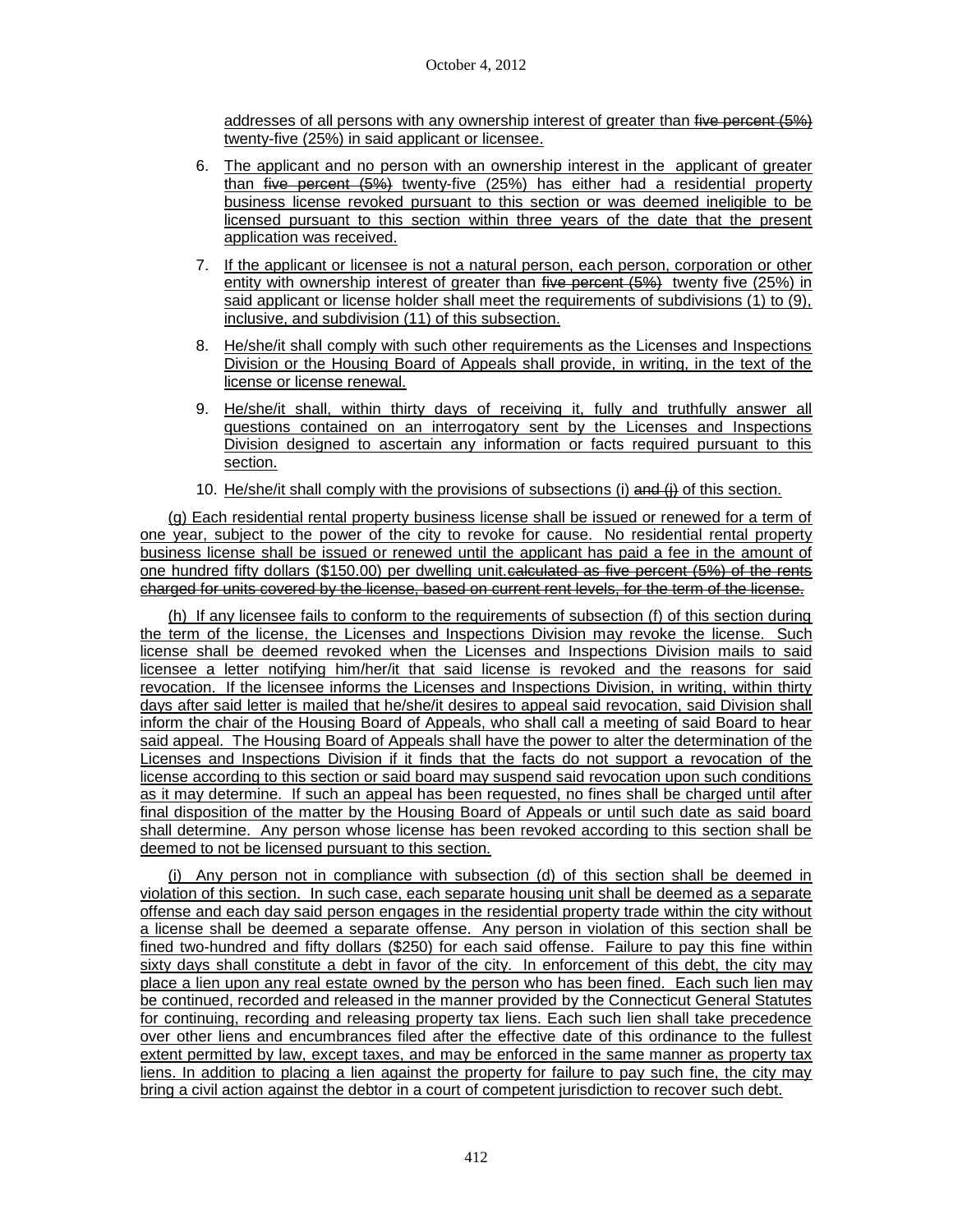#### Alderman Michael Trueworthy

Ald. Trueworthy moved to accept and adopt, seconded by Ald. Bielinski. Ald. Trueworthy moved to amend paragraph G by adding the words "per dwelling unit" following "\$150.00". Motion seconded by Ald. Bielinski. Amendment carried. Ald. Giantonio moved to further amend by changing "5%" to "25%" wherever it appears in the resolution, motion seconded by Ald. Trueworthy. Amendment carried. Roll call vote on resolution as amended twice – 11 in favor, 4 opposed. IN FAVOR: Ald. Trueworthy, Magnuszewski, DeFronzo, Sanchez, Collins, Black, Hermanowski, Platosz, Brown, Freeman and Bielinski. OPPOSED: Ald. Centeno, Carlozzi, Pabon and Giantonio. Approved by Mayor Timothy O'Brien Jr. the 5th day of October 2012.

## **COMMITTEE ON PLANNING, ZONING AND HOUSING**

### **32023-1 RE: PROPOSED AMENDMENT TO SEC. 20-80 OF THE ORDINANCES REGARDING FEES FOR EXCESSIVE EMERGENCY CALLS**

To His Honor, the Mayor, and the Common Council of the City of New Britain: the undersigned beg leave to report the following:

The Committee on Planning, Zoning and Housing held a regular meeting and public hearing on Tuesday evening, October 2, 2012 at 7:00 p.m. in the Council Chambers to which was referred the matter of Item #32023 – Section 20-80 of Article III Chapter 20 of the Code of Ordinances be amended regarding Revised Fees for Excessive Emergency Calls voted to accept and recommend that the following resolution be referred back to the Common Council with a neutral recommendation.

Alderman Roy Centeno

Chair

Ald. Trueworthy moved to accept and adopt, seconded by Ald. Bielinski. So voted. Approved by Mayor Timothy O'Brien Jr. the 5th day of October 2012.

## **RESOLUTIONS**

### **32023-2 RE: AMENDMENT TO SEC. 20-80 OF THE ORDINANCES REGARDING FEES FOR EXCESSIVE EMERGENCY CALLS**

To His Honor, the Mayor, and the Common Council of the City of New Britain: the undersigned beg leave to recommend the adoption of the following:

Resolution Summary: PURPOSE. To generate revenue to reimburse the City of New Britain for the costs incurred in making excessive responses to the same property.

BE IT ORDAINED BY THE COMMON COUNCIL OF THE CITY OF NEW BRITAIN, Section 20-80 of Article III Chapter 20 of the Code of Ordinances be amended to read as follows (inserted text appears in *underline;* deleted text appears in strikethrough; new sections begin with the word [new]):

#### ARTICLE III. FEE FOR SECOND EXCESSIVE RESPONSES

Sec. 20-80. Fee for excessive responses by the police and fire City departments.

(a) Purpose. It is the purpose of this article to recover the city's costs for excessive responses for neighborhood impact violations by the police department, fire department, public safety telecommunications and other city services. Excessive calls for neighborhood impact violations are a drain on personnel and resources often leaving other areas of the city without adequate levels of police protection and service, which creates a hazard to the public, requires resources over and above the level of police services normally provided and constitutes a public nuisance, the costs for which should be paid by the responsible person.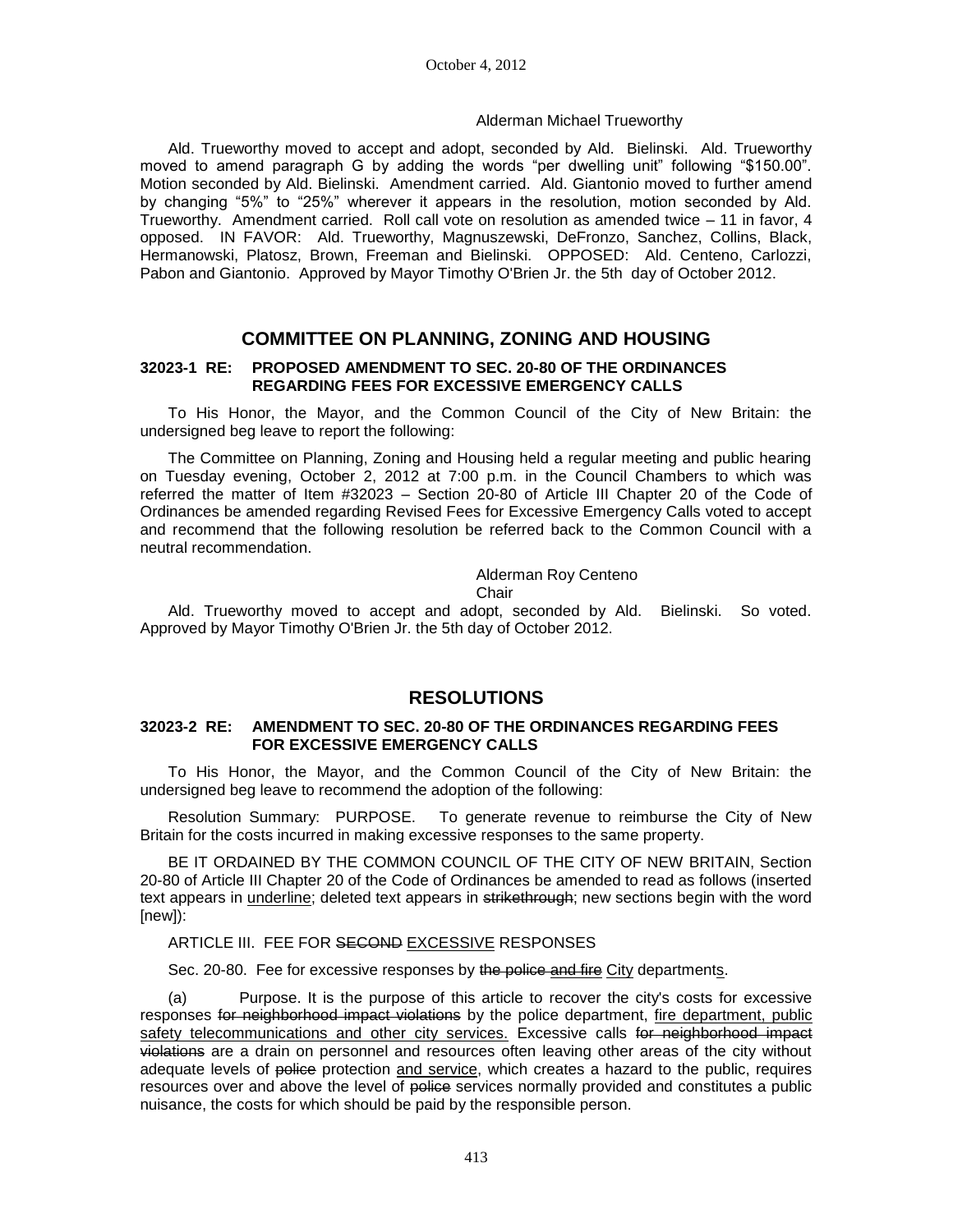(b) Definitions. For the purpose of this article, the following definitions shall apply:

(1) Fine means ninety-nine dollars (\$99.00).

(1) (2) Costs shall include an amount equal to the rate of compensation to which the responding city employees are paid under the terms of the applicable collective bargaining agreement as of the date of such response plus a surcharge of ten (10) per cent of such amounts to cover the costs of administration in providing such municipal response be calculated by (A) determining the amount of the aggregate responses to the addresses receiving the highest number of responses, as a proportion of total responses to addresses by police or fire personnel, respectively, (B) determining this proportion of the total budget of the police or fire department, respectively, and (C) dividing this proportion of the total budget by the number of responses to said addresses receiving the highest number of responses. These costs shall be calculated separately for police and fire responses.

(3) Neighborhood impact violations include but are not limited to disturbance of the peace in violation of Sections 53a-181, 53a-181a, or 53a-182 of the General Statutes; abandoned vehicles, loud music, party, drug use or sale and/or prostitution.

(2) (4) Non-owner occupied means the property is not inhabited by the owner of record.

 $(3)$   $(5)$  Owner of property means the owner of record.

 $(4)$  (6) Party includes a gathering or event where a group of persons have assembled or are assembling on private property for a social occasion or social activity which may constitute a disturbance of the peace in violation of Connecticut Penal Code sections 53a-181, 53a-181a and 53a-182.

 $(5)$   $(7)$  Responsible person is the person or persons who are in charge of the premises or who organized the party. If the responsible person is a minor, then the minor's parents or guardians will jointly and severally be liable for the costs.

 $(6)$  (8) Verified police response means a response by the police department to a complaint of a neighborhood impact violation where the responding officer confirms that a violation is in fact occurring fire department or other City department to a particular address for anything other than the following:

(A) A crime in progress in which the safety of person(s) are at risk.

(B) Domestic violence or a person being on or near the premises in violation of a protective order.

(C) A medical emergency.

(D) An arrest for violation of a trespass affidavit.

(E) A situation having nothing to do with the property in question other than being in the street in front of the property.

Second or subsequent responses as used in this section means and includes any verified police response by police to a party and shall be limited in its application to any "responsible person" as defined herein.

 $(7)$   $(40)$  Excessive responses as used in this section means and includes any verified police response and shall be limited in its application to the property owner.

- A. Response schedule:
- 1. Single-family dwelling: Over  $two (2)$  five  $(5)$  responses in a twelve-month period.
- 2. Two-family dwelling: Over four (4) seven (7) responses in a twelve-month period.
- 3. Three-family dwelling: Over six (6) eight (8) responses in a twelve-month period.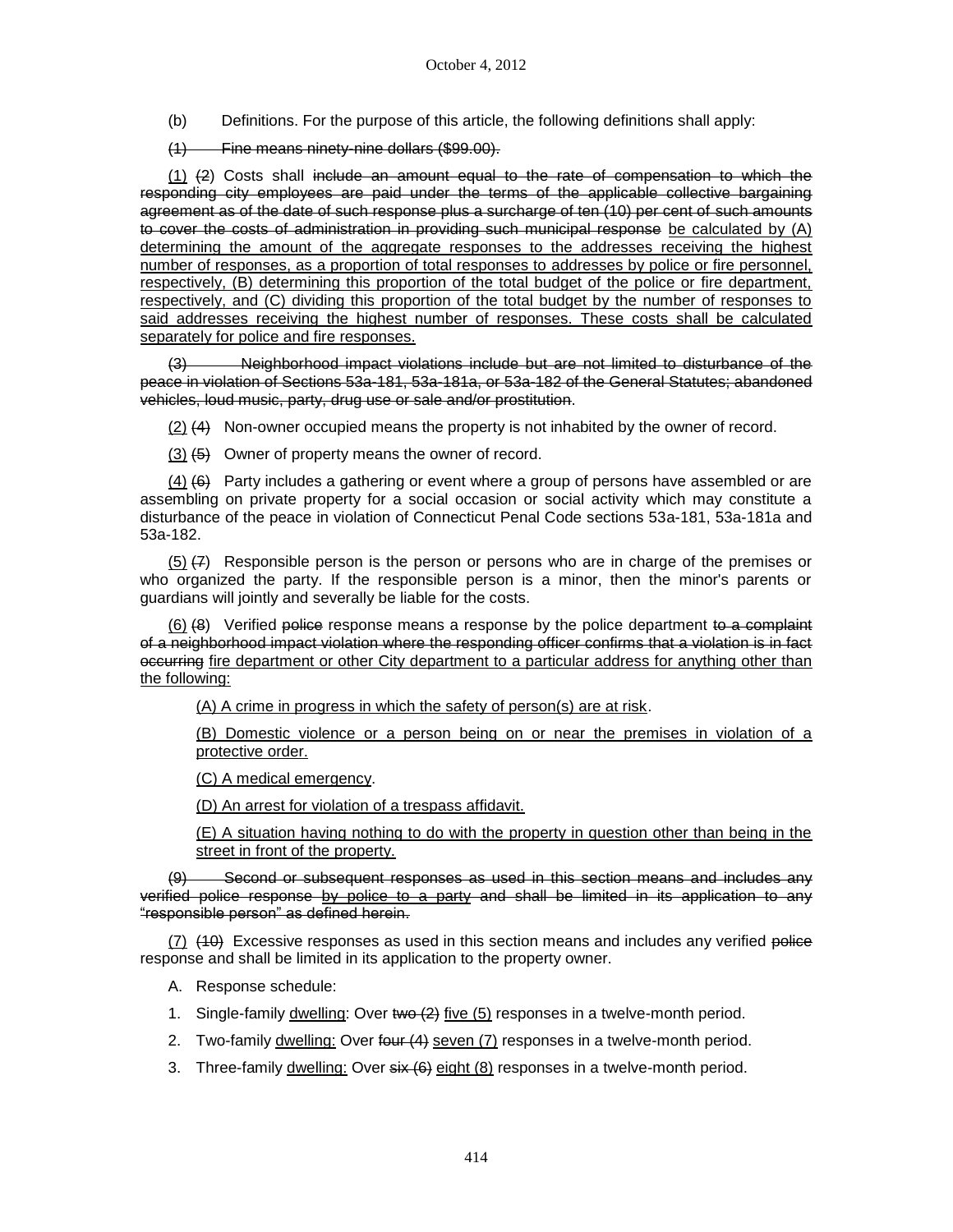4. Four-family dwelling or larger or more other building configuration: Over eight (8) nine (9) responses in a twelve-month period.

5. Any second or subsequent response by police to a party shall constitute an "excessive response" for the purposes of this section and the second response shall require reimbursement of costs.

B. This section applies to all properties and building configurations, except those actually under the control of the city of New Britain and, including rental dwelling units whether or not owner-occupied.

(c) Notice, fine and registration of unit.  $(1)$  For When there has been a single response that may result in any second or subsequent response as defined in subsection (b)(8) herein and for as provided in this section or one response fewer than any excessive response as provided in this section as defined in subsection  $(b)(9)$  herein, the police department city through its Licenses and Inspections division shall deliver to the responsible person and/or owner of the property as applicable a "notice of violation: final response" which shall state substantially as follows:

"This notice of violation is given to you as a result of a final excessive calls for response by the City of New Britain personnel for a neighborhood impact violation to your property or for which you are responsible. You For any such further verified responses after the issuance of this notice, you will be charged ninety-nine dollars (\$99.00) as a result of any subsequent verified police response to this location for the costs of these responses, as determined by the city."

The notice may also contain such other information as deemed necessary by the chief of police city to accomplish the purposes of this section.

(2) (A) In addition any property containing three or more housing units requiring a verified police response as defined herein after the above-described final notice shall be required to register said property with the director of licenses, permits and inspections Licenses & Inspections division of the Community Services Department within twenty (20) days of said verified police response. The police department shall notify the director of licenses, permits and inspections within twenty (20) days of the verified police response after the final notice of the property address and name of the owner of the property required to be registered as well as the property owner.

(B) Upon registration, the property shall be inspected by the department of licenses, permits and inspections Licenses & Inspections division of the Community Services Department and the fire department to confirm that said property is in compliance with the building code and fire code. In addition the department of licenses, permits and inspections Licenses & Inspections division of the Community Services Department and fire department shall inspect the property every six (6) months for the twelve-month period following the date of registration of the property with the director of licenses, permits and inspections. If during this twelve-month period the property has no more verified police responses, the registration and inspection process will cease. If, however, during this twelve-month period the property has had additional verified police responses, the registration and inspections shall continue until such time as the property completes a twelvemonth period without any verified police response. Upon the registration of the property, the owner shall pay an inspection fee of thirty-five dollars (\$35.00) per apartment unit.

(d) [Retaining funds.] All funds collected under subsection (c) of this section for subsequent responses by the police shall be retained by the police department. All funds collected under subsection (c) of this section for registration and inspections shall be retained within the department of license permits and inspections for the exclusive use of administration and enforcement of this section.

(e) [Exceptions.] No provision of the section shall be applicable to cooperative housing associations whereby all units are owner-occupied.

(d) (f) Reports to mayor and common council. The director of licenses, permits and inspections Licenses & Inspections division of the Community Services Department shall report to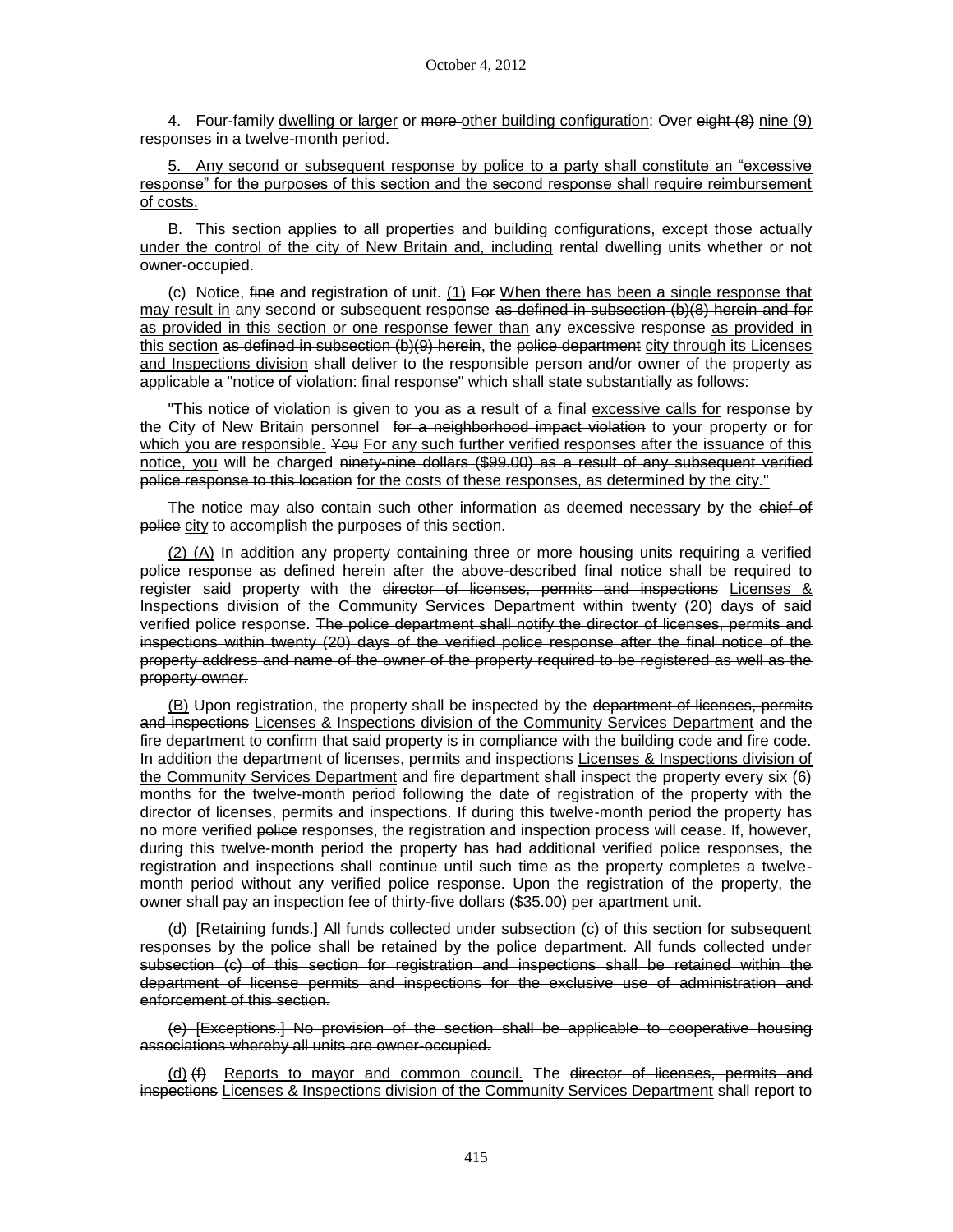the mayor and the common council no later than October 1 of each year thereafter the number of registrations and inspections performed.

(e)  $\left(\theta\right)$  Rent recovery. Any owner or lessor whose property is required to be registered with the department of licenses, permits and inspections Licenses & Inspections division of the Community Services Department under subsection (c) cannot recover rent unless said registration is obtained. Any owner who recovers rent for the occupation of any apartment or dwelling unit for which a registration has not been obtained, shall be liable for a fine of twenty dollars (\$20.00) per day for not more than two hundred (200) days for such period of unlawful occupation. Failure to pay this fine within sixty (60) days shall constitute a debt in favor of the city.

(h) [Effective date.] This section shall become effective on August 15, 2007.

(f)  $(H)$  Bill for costs. If the city is required to make a second or subsequent or excessive responses as defined herein to a party and a "notice of violation: final response" has been delivered to the responsible person and/or the property owner as applicable, or publicly advertised, as determined by the city, then the city through the Licenses and Inspections division shall compute the costs of such response. A bill for the costs incurred by the city for each chargeable response shall be prepared and delivered to the responsible person and/or property owner as applicable who shall be liable for its payment. The amount of the charges shall be deemed a debt to the city of the responsible person and/or property owner as applicable who shall be liable in an action brought in the name of the city for recovery of such amount, including reasonable attorney's fees.

 $(q)$   $(H)$  Enforcement.

(1) The chief of police shall notify the finance director in writing upon the rendering of such police services, of the name and address of the responsible person and/or property owner as applicable, the date and time of the incident and the services performed and the costs thereof and such other information as maybe required. The Licenses & Inspections division of the Community Services Department shall keep records of responses to each property from the records of the city Public Safety Telecommunications division. Said Licenses & Inspections division shall determine the verified responses from these records and any additional research needed. Said Licenses & Inspections division provide the Finance Director, at minimum monthly, with a list of second or subsequent responses and excessive responses, together with the amount of the bills for the costs, as determined in subsection (i) of this section. The finance director shall thereafter cause appropriate billings to be made and shall cause said to be collected.

(2) The finance director is authorized to adopt appropriate procedures for billing and other matters necessary for the administration of this section. All billing invoices shall be mailed within thirty (30) days.

(h)  $(k)$  Appeal. Any person aggrieved by any decision of the finance director to bill for costs of subsequent responses may appeal pursuant to section 1-17 of the Code of Ordinances.

(Ord. of 1-92; Ord. of 10-98; No. 27117-1, 9-11-02; Res. No. 29495-2, 4-25-07)

### Alderman Michael Trueworthy

Ald. Trueworthy moved to accept and adopt, seconded by Ald. Bielinski. Roll call vote – 11 in favor, 4 opposed. IN FAVOR: Ald. Trueworthy, Magnuszewski, DeFronzo, Sanchez, Collins, Black, Hermanowski, Platosz, Brown, Freeman and Bielinski. OPPOSED: Ald. Centeno, Carlozzi, Pabon and Giantonio. Approved by Mayor Timothy O'Brien Jr. the 5th. day of October 2012.

### **32052 RE: SURCHARGES ON ALL FINES AND FEES RELATED TO SEVERAL REVENUE LINE ITEMS**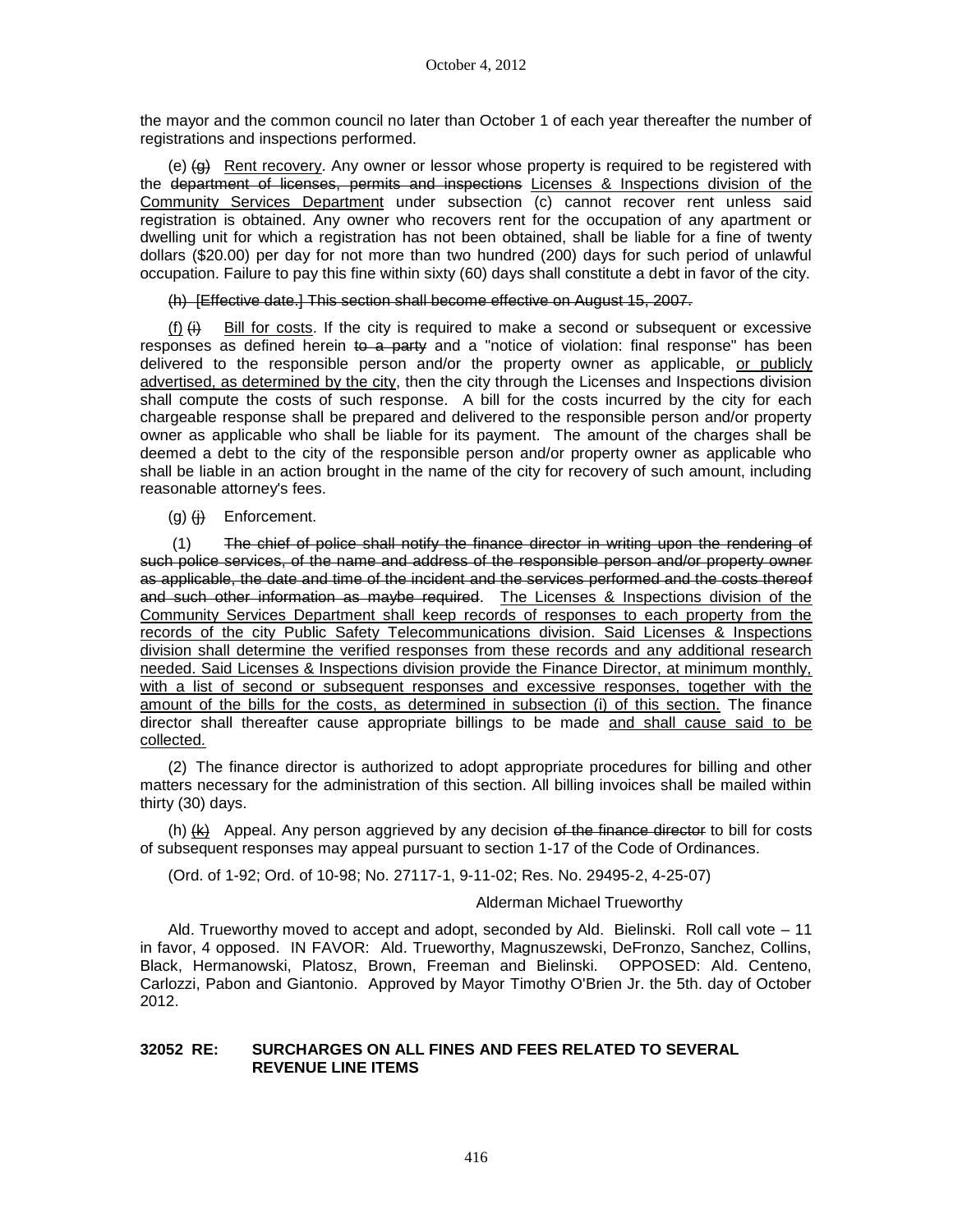To His Honor, the Mayor, and the Common Council of the City of New Britain: the undersigned beg leave to recommend the adoption of the following:

Whereas, The amounts of fines and fees in the city have not been keeping up with the rising costs of providing services, Now, therefore be it;

Resolved, By the Common Council of the City of New Britain that there shall be surcharges on all fines and fees related to the following city revenue line items:;001102006-4323;001106001- 4327;001107001-4402;001109001-4474;001211002-4317;001211002-4402;001212004- 4324;001214002-4300;001214002-4301;001214002-4302;001214002-4303;001214002- 4304;001214002-4305;001214002-4306;001214002-4326;001214002-4561;001315002- 4320;001315002-4321;001315002-4325;001315004-4322;001315004-4446;001315004- 4447;001315004-4449;001315004-4451;001315004-4452;001315004-4454;001315004- 4455;001316005-4472;001316006-4456;001316006-4477;001316006-4562;001316008- 4464;001316009-4464;001316010-4464;001316011-4464;001521002-4475;001522003-4319, and be it further;

Resolved, That these surcharges shall be in an amount that is a multiple of the aforementioned fines and fees existing as of the effective date of this resolution, which multiple shall in an amount such that city revenues will be increased by \$3,500,000 while setting the multiple for surcharge on the fines and fees related to the following city revenue line items by an increment that is 50% of the fines and fees related to the other aforementioned line items: 001316008-4464; 001316009-4464;001316010-4464;001316011-4464, and be it further;

Resolved, That this resolution shall have effect from approval and until the Common Council adopts a resolution that rescinds this resolution.

#### Alderman Michael Trueworthy

Ald. Trueworthy moved to accept and adopt, seconded by Ald. Bielinski. RESOLUTION ADOPTED with Ald. Pabon and Ald. Giantonio opposed. Approved by Mayor Timothy O'Brien Jr. the 5th day of October 2012.

There being no further business to come before the Council, Ald. Trueworthy moved to adjourn, seconded by Ald. Bielinski. So voted. Meeting adjourned at 9:24 p.m.

ATTEST: Peter J. Denuzze, City Clerk